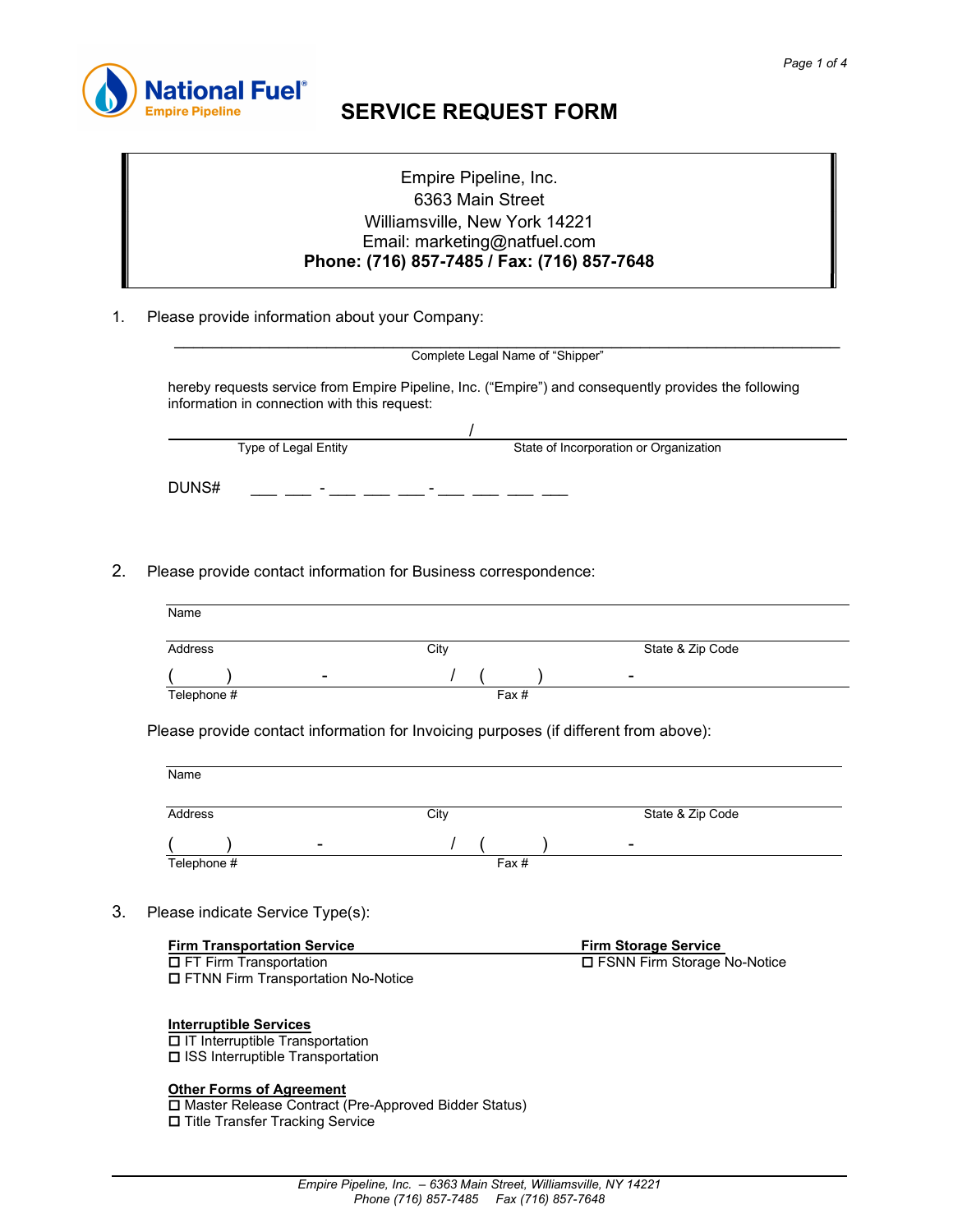- 4. Please check one
	- $\square$  New Service

 $\square$  Modification of Existing Service – Please Describe Below:

5. Please provide Service Term information:

**A.** Date service is proposed to commence:

| Term of Service: | Year(s) | Month(s) |
|------------------|---------|----------|
|------------------|---------|----------|

#### For Master Release Shippers Only:

- **B.** Maximum Daily Transportation Quantity to be acquired via release:  $\Box$  Dth.
	- Maximum Storage Capacity to be required via release: example and the state of the Dth.
- 6. Are new facilities required to provide the service requested herein? If yes, please describe. If new facilities are required at the requested delivery point and such point will deliver gas to an end user or plant, please include the name(s) of the local distribution company (ies) serving the community in which the delivery point is located:

 $\mathcal{L}=\frac{1}{2}$  , where  $\mathcal{L}=\frac{1}{2}$  , where  $\mathcal{L}=\frac{1}{2}$  , where  $\mathcal{L}=\frac{1}{2}$  , where  $\mathcal{L}=\frac{1}{2}$ 

7. Please provide appropriate data:

| Dth.        |
|-------------|
| Dth(1)      |
| $Dth$ $(1)$ |
| Dth.        |
|             |

(1) Please note, for FSNN service, the maximum daily quantity injected into storage and the maximum daily quantity withdrawn from storage must be 1/120 and 1/60 of the maximum storage quantity, respectively.

8. Please indicate receipt point(s) into Empire's system to be delivered to by shipper, along with the associated MDTQ and MDITQ/MDWTQ (if applicable):

### Firm Transportation Service

| FT:   | MDTQ:                     |
|-------|---------------------------|
| FTNN: | MDTQ:<br>MDITQ:<br>MDWTQ: |

Firm Storage Service: FSNN

Interruptible Services IT: All System Points ISS

ı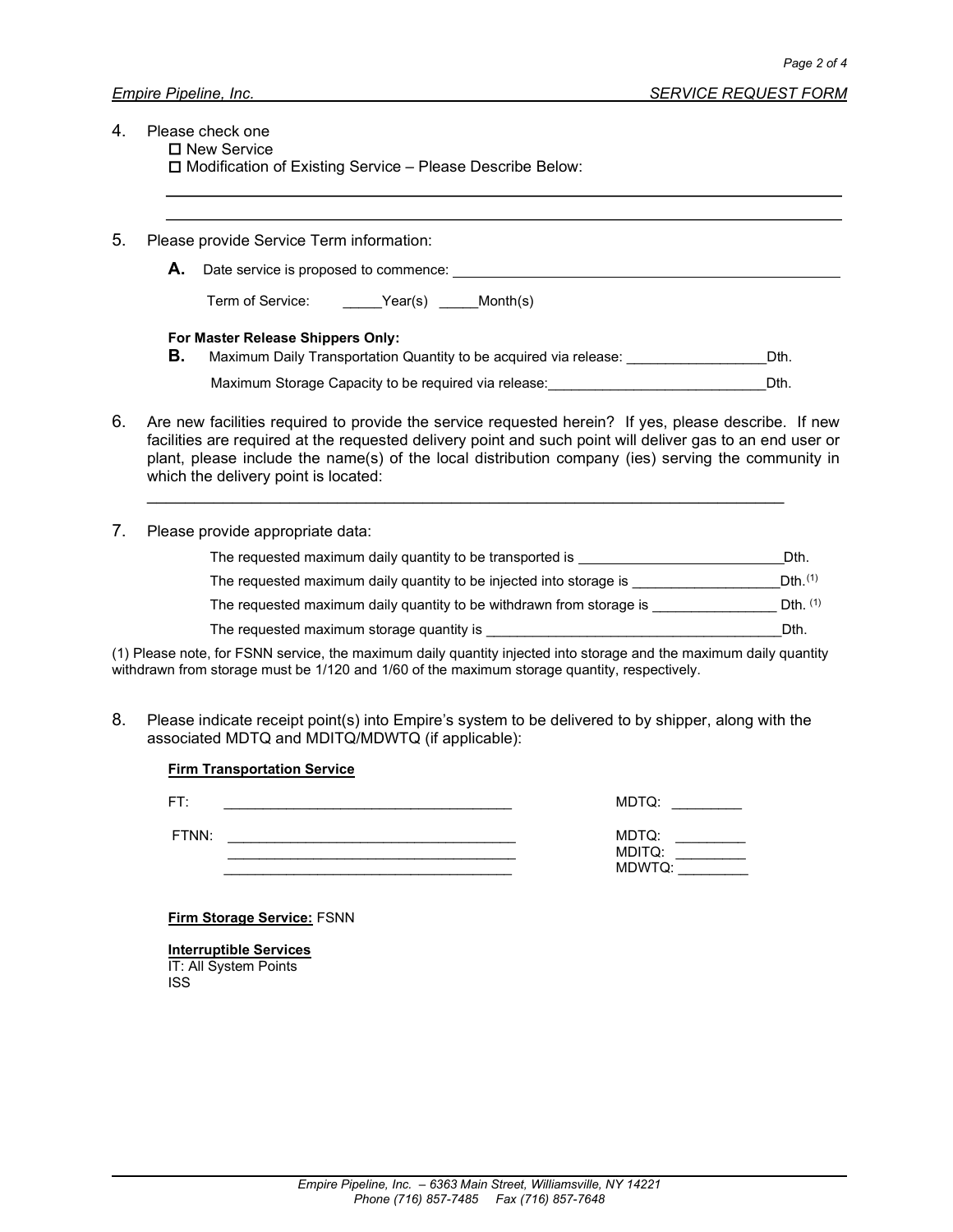9. Please indicate the delivery point(s) where Empire will deliver the gas for Shipper, along with the associated MDTQ and MDITQ/MDWTQ (if applicable):

| FT:   | MDTQ:  |
|-------|--------|
| FTNN: | MDTQ:  |
|       | MDITQ: |
|       | MDWTQ: |

Firm Storage Service: FSNN

Interruptible Services IT: All System Points ISS

10. Credit evaluation information will be requested. Unless Shipper checks the box below, Shipper authorizes Empire to share Shipper's information with personnel of Empire's regulated affiliates in National Fuel Gas Company's ("NFGC") regulated companies Credit Department for the purpose of evaluating Shipper's request for service. Upon evaluation of Shipper's credit status, Empire may require security in the form of prepayment or good and sufficient security as reasonably determined by Empire.

 $\Box$  Do not share credit information with NFGC's regulated companies Credit Department

Shipper has provided Empire with a copy of its most recent audited financial information, annual report, Form 10K, or a copy of the most recent Federal income tax return and a complete list of its parent, subsidiary companies, and affiliates. Yes No

If "No" or if above financial statements do not meet Empire's credit worthiness standards, Shipper agrees to provide an alternative demonstration of credit worthiness.

Contact for credit purposes:

Name: \_\_\_\_\_\_\_\_\_\_\_\_\_\_\_\_\_\_\_\_\_\_\_\_ E-mail Address: \_\_\_\_\_\_\_\_\_\_\_\_\_\_\_\_\_\_\_\_\_\_\_\_

Name: \_\_\_\_\_\_\_\_\_\_\_\_\_\_\_\_\_\_\_\_\_\_\_\_ E-mail Address: \_\_\_\_\_\_\_\_\_\_\_\_\_\_\_\_\_\_\_\_\_\_\_\_

Shipper should provide the names and e-mail addresses of up to two representatives authorized to receive notices regarding its creditworthiness.

Empire's contact is the Credit, Collections and Receivables Management Department at CCRMEmpire@natfuel.com.

11. Regulatory Contact Information: Please provide a name and e-mail address to receive service of tariff filings. Shipper must provide an email address to receive service of tariff filings.

ı

Name: et al. et al. et al. et al. et al. et al. et al. et al. et al. et al. et al. et al. et al. et al. et al.

- 12. Shipper certifies that all necessary upstream and downstream arrangements will be in place on the date service is to commence, and that Shipper will have good title or the good right to deliver the gas to be delivered to Empire. Please initial:
- 13. Shipper agrees to pay Empire's currently effective rate applicable to this service unless otherwise agreed upon. Please initial: